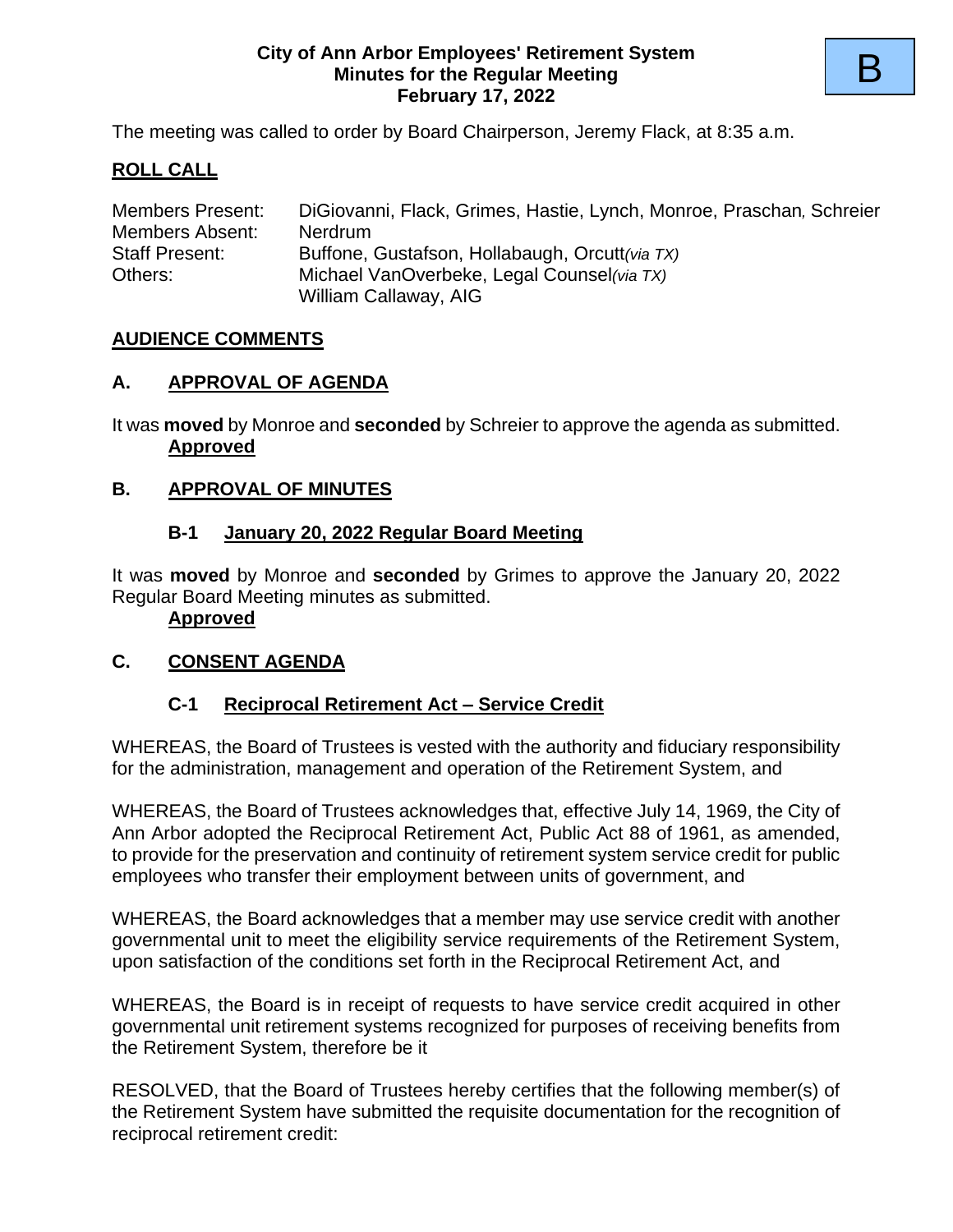| <b>Name</b>        | <b>Classification</b>            | <b>Plan</b> | Reciprocal<br><b>Service Credit</b> | <b>Prior Reciprocal</b><br><b>Retirement Unit</b> |
|--------------------|----------------------------------|-------------|-------------------------------------|---------------------------------------------------|
| <b>Scott Reece</b> | <b>Public</b><br><b>Services</b> | Traditional | 4 Years, 7 Months                   | City of Lansing                                   |

RESOLVED, that the Board of Trustees notes that pursuant to the Reciprocal Retirement Act, said reciprocal retirement credit may only be used for purposes of meeting the retirement eligibility requirements of the Retirement System and that retirement benefits will be based upon actual service rendered to the City and shall be made payable consistent with the City Charter, applicable collective bargaining agreements, Retirement System policies/procedures, and applicable laws (specifically, MCL Public Act 88 of 1961, as amended), and further

RESOLVED, that a copy of this resolution shall be provided to the appropriate City and Union representatives and interested parties.

# **C-2 EDRO Resolution: Maya Gold v. Jason Gold**

WHEREAS, the Board of Trustees is in receipt of an entered Order Clarifying Judgment of Divorce Retirement Division Paragraph dated January 28, 2022 (the "Order"), in the referenced domestic relations matter, and

WHEREAS, the Order provides in relevant part that:

"IT IS FURTHER ORDERED AND ADJUDGED that the Plaintiff and the Defendant will receive free and clear of any claim of the other, and present and all future entitle, vested and/or unvested defined benefit and/or defined contribution retirement plans, pensions, annuities, profit sharing, from and any all prior, current or future employments/employers, and all deferred compensation or investment accounts titled in their respective names, free and clear of any claim of the other. Further, an election of a reduced retirement allowance form of payment by either party is [to] be considered void by the retirement system."

, and

WHEREAS, the Order further provides in relevant part that "pursuant to the foregoing provisions…. Maya Gold is not entitled to any portion of Jason Gold's monthly benefits payable from the Retirement System", and

WHEREAS, absent an additional award, order or Judgment of the Court, Ms. Gold will no longer be considered as Mr. Gold's survivor beneficiary for purposes of the Option III 50% Joint and Survivor form of benefit, and that Mr. Gold's benefit election shall revert to a straight life form of benefit, and

RESOLVED, that Jason Gold's retirement allowance shall revert to the Retirement System's Straight Life Allowance, and further

RESOLVED, that the reversion to a Straight Life Allowance shall be effective March 1, 2022 pursuant to the provisions of the Retirement System, and further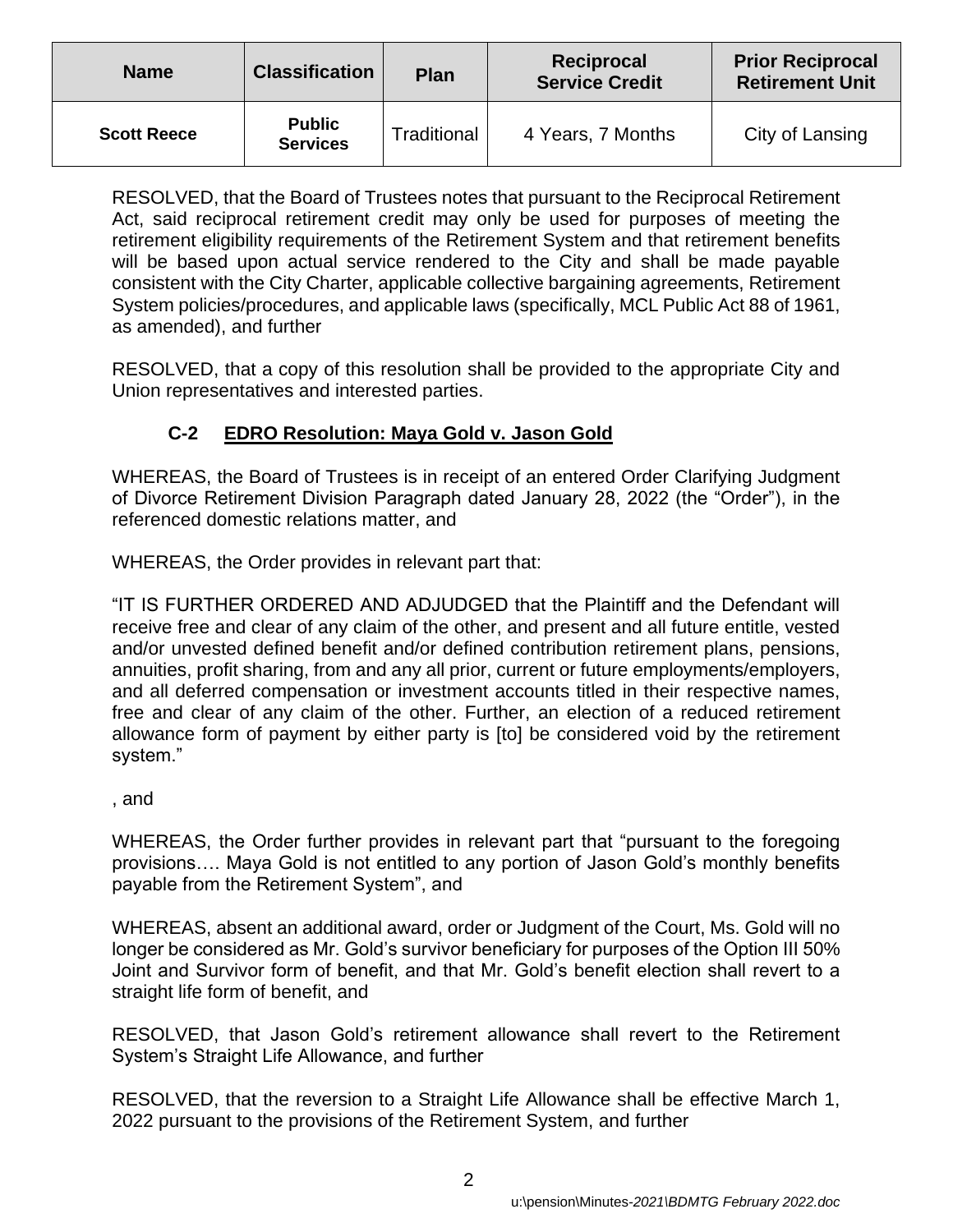WHEREAS, said matter having been discussed with Legal Counsel who has opined that the terms of the Order Clarifying Judgment of Divorce are consistent with applicable law, therefore be it

RESOLVED, that the Board of Trustees acknowledges receipt of said Judgment and will pay future pension benefits consistent with it, and further

RESOLVED, that copies of this Resolution be sent to Jason Gold, the Participant; Jennifer M. Paine, Esq., attorney for the former spouse; and Maya Gold, the Participant's former spouse.

It was **moved** by Monroe and **seconded** by Lynch to approve the consent agenda as presented.

#### **Approved**

## **D. ACTION ITEMS**

#### **D-1 Election of Board Officers (Chairperson, Vice-Chairperson, Secretary)**

It was **moved** by Grimes and **seconded** by Schreier to retain the existing Board Officers for the 2022 term:

Board Chairperson: Jeremy Flack Vice-Chairperson: Alexa Nerdrum Secretary: David Monroe **Approved**

# **D-2 Appointment of Board Committee Members – APC, IPC & AC**

It was **moved** by Grimes and **seconded** by Schreier to appoint the Committees as follows:

- Investment Policy Committee: Hastie/Chair, DiGiovanni, Flack, Monroe, Praschan
- Administrative Policy Committee: Monroe/Chair, Lynch, Schreier, Praschan
- Audit Committee: Nerdrum/Chair, Praschan, Monroe **Approved**

## **D-3 FY 2023 Expenditure Budget**

Ms. Orcutt presented and reviewed the expenditure budget for Fiscal Year 2022-2023. Mr. Hastie requested to have an annual comparison of the investment fees reviewed by basis points. Staff will be following up with the comparison.

It was **moved** by Monroe and **seconded** by Hastie to approve the 2022-2023 Expenditure Budget as presented.

#### **Approved**

## **E. DISCUSSION ITEMS**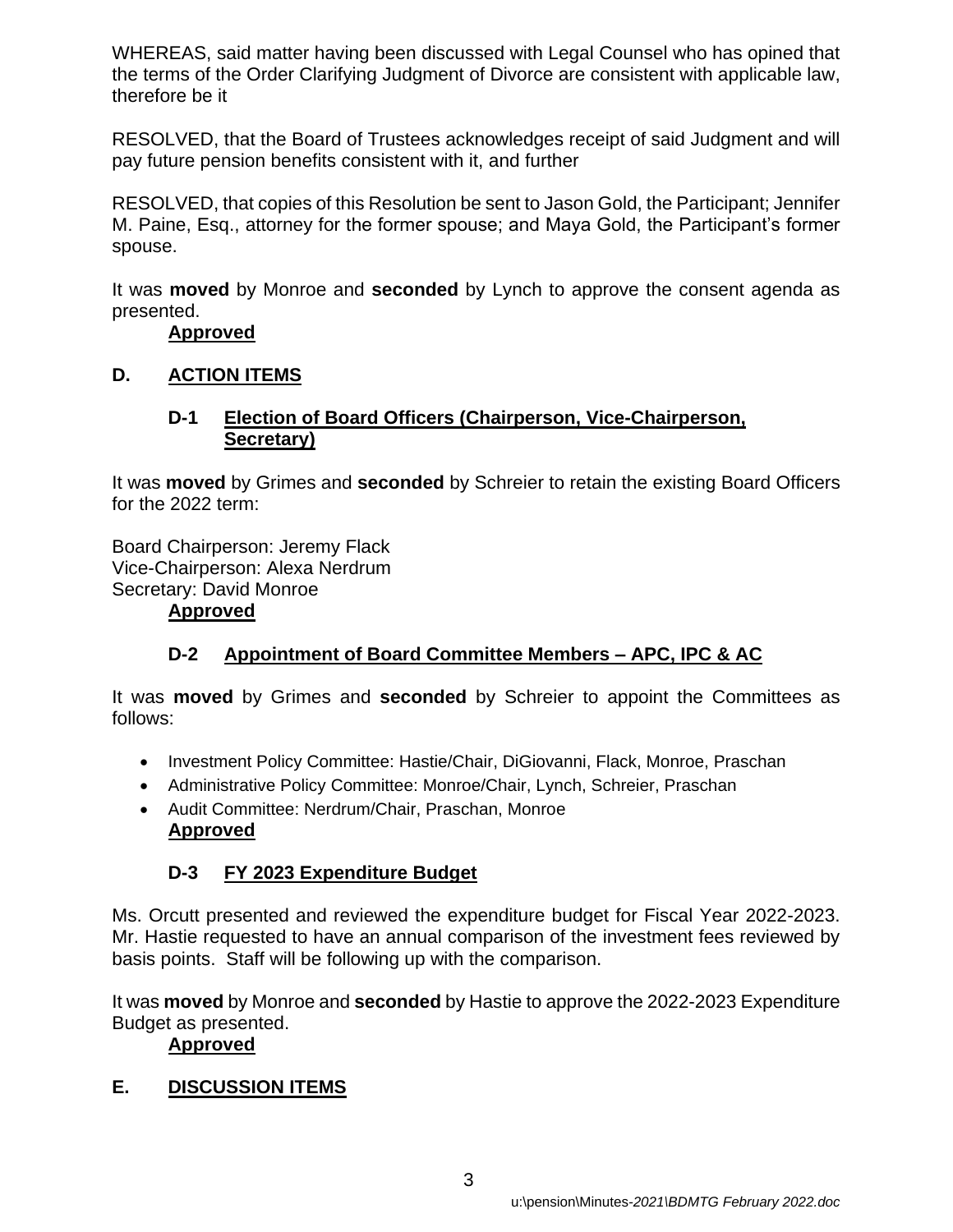# **E-1 Board Retreat Topics**

The Board discussed the following topics for the upcoming retreat:

Investment Items - 2022 Asset Allocation study, a high level overview of the investment structure and a presentation by David Lebovitz, Global Market Strategist with J.P. Morgan Asset Management.

Legal – Discuss Structure of Committees/Charters

GRS – Presentation about non-binary gender identity and its implications for Retirement Systems.

MissionSquare – Technology Transition for Plan Sponsor & Participants, an overview of the current plans including communication/education with participants and update on active vs retiree demographics of the 457.

Staff will present a final agenda to the Board in March for approval**.**

# **F. REPORTS**

# **F-1 Executive Report** *– February 17, 2022*

# **ARBORETUM CAPITAL CALLS**

Arboretum Ventures requested a capital call of our commitment to Fund V in the amount of **\$376,000** for the Retirement Plan and **\$94,000** for VEBA on 2/17/22 to fund investments and pay management fees. With these installments, **CAAERS** will have funded 55.4 % of our total commitments of \$8,000,000 for the Retirement Plan and \$2,000,000 for the VEBA.

# **DC PLANS RECORDKEEPER SEARCH CONSULTANT/INVESTMENT ADVISORY SERVICES RFP UPDATE**

The RFP was issued on January 24<sup>th</sup>. Four firms submitted questions by the February 4 deadline. Responses to the questions were sent to all firms on Monday the  $7<sup>th</sup>$ .

# **PENSION ADMINISTRATION SOFTWARE CONVERSION**

The final draft of the contract was fully executed on February 4, 2022. Laura and ED will meet with Milliman on February 11 to touch base and coordinate a kickoff meeting with all parties. An update will be provided at the Board meeting.

# **ERS/VEBA UPDATE TO COUNCIL-BUDGET WORK SESSION**

Staff worked with GRS to prepare a PowerPoint presentation and record a video for the FY23 budget presentation in lieu of the Council Work Sessions. Jim Anderson, Rich Koch and ED recorded the video on February 10. The presentation will be shared with City Council and posted on the City's Budget Public Process page by the originally scheduled meeting date which was February 28.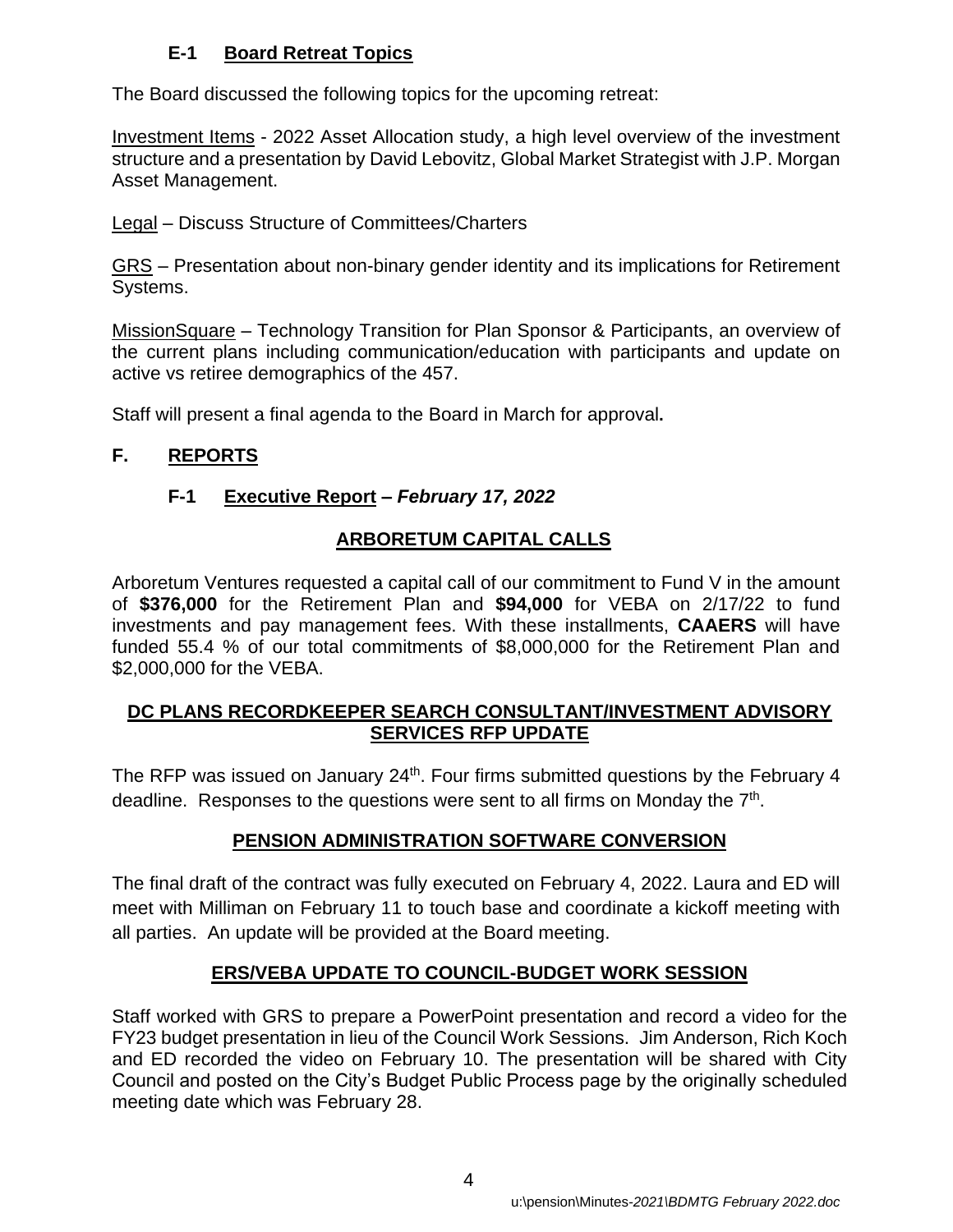## **STAFF OPERATIONS/UPDATE**

The Pension Analyst processed 65 estimates, 11 non-vested calculations, 1 payout, 2 final calculations, 4 deceased calcs and 4 pre sessions.

The calculations for the Minimum Benefit (aka Poverty Level) Increases were completed in February. Increases were applicable to 90 retirees resulting in a total annual increase of approximately \$ 53,157.

The new standard mileage rate for 2022 is 58.5 cents per mile for miles driven on city business or for city travel. This rate is in effect as of Jan. 1, 2022.

ED will be attending the Board meeting virtually on the 17th.

# **F-2 Executive Report – MissionSquare (ICMA) Update**







# **Current Items/Education:**

Gina John is no longer with MSQ. Dan Stewart will be onsite every other month beginning in February. This month's webinars will be "I Am Nearing Retirement. Now What?" and "Investing in Volatile Markets".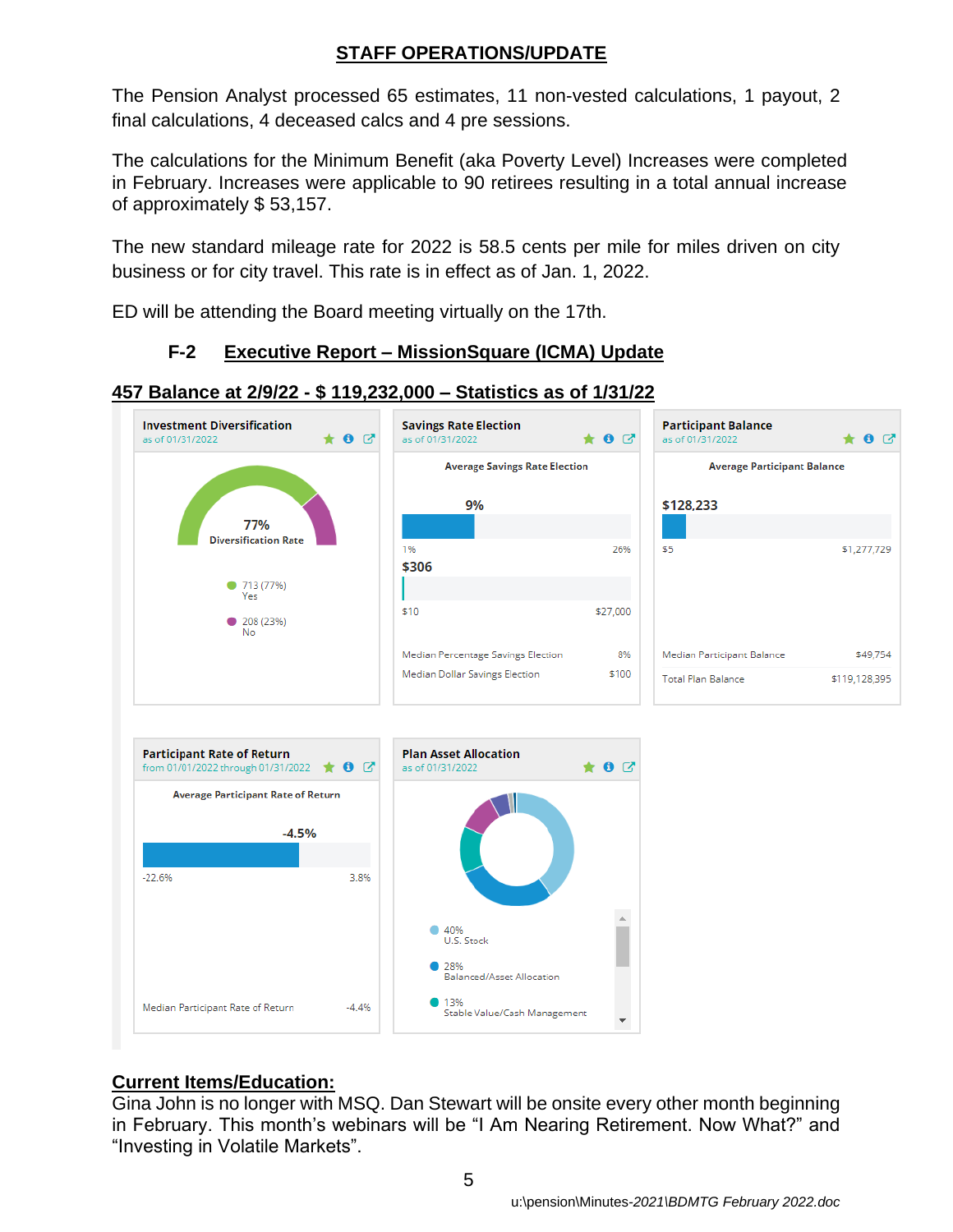The Ordinance change regarding Forfeitures is on the agenda for the February 22 Council Meeting.



# **401 Balance at 2/9/22 – \$ 3,732,000- Statistics as of 1/31/22**

## **F-3 City of Ann Arbor Employees' Retirement System Preliminary Report for the Month Ended January 31, 2022**

Maria Buffone, Accountant, submitted the Financial Report for the month ended January 31, 2022 to the Board of Trustees:

| 1/31/2022 Asset Value (Preliminary)                                                              | \$639,754,534  |
|--------------------------------------------------------------------------------------------------|----------------|
| 12/31/2021 Asset Value (Audited by Northern)                                                     | \$658,548,123  |
| Calendar YTD Increase/Decrease in Assets<br>(excludes non-investment receipts and disbursements) | (\$15,992,557) |
| <b>Percent Gain <loss></loss></b>                                                                | $-2.4%$        |
| February 16, 2022 Asset Value                                                                    | \$630,508,629  |

## **F-4 Investment Policy Committee Minutes – February 8, 2022**

*Following are the Investment Policy Committee minutes from the meeting convened at 3:11 p.m. on February 8, 2022:*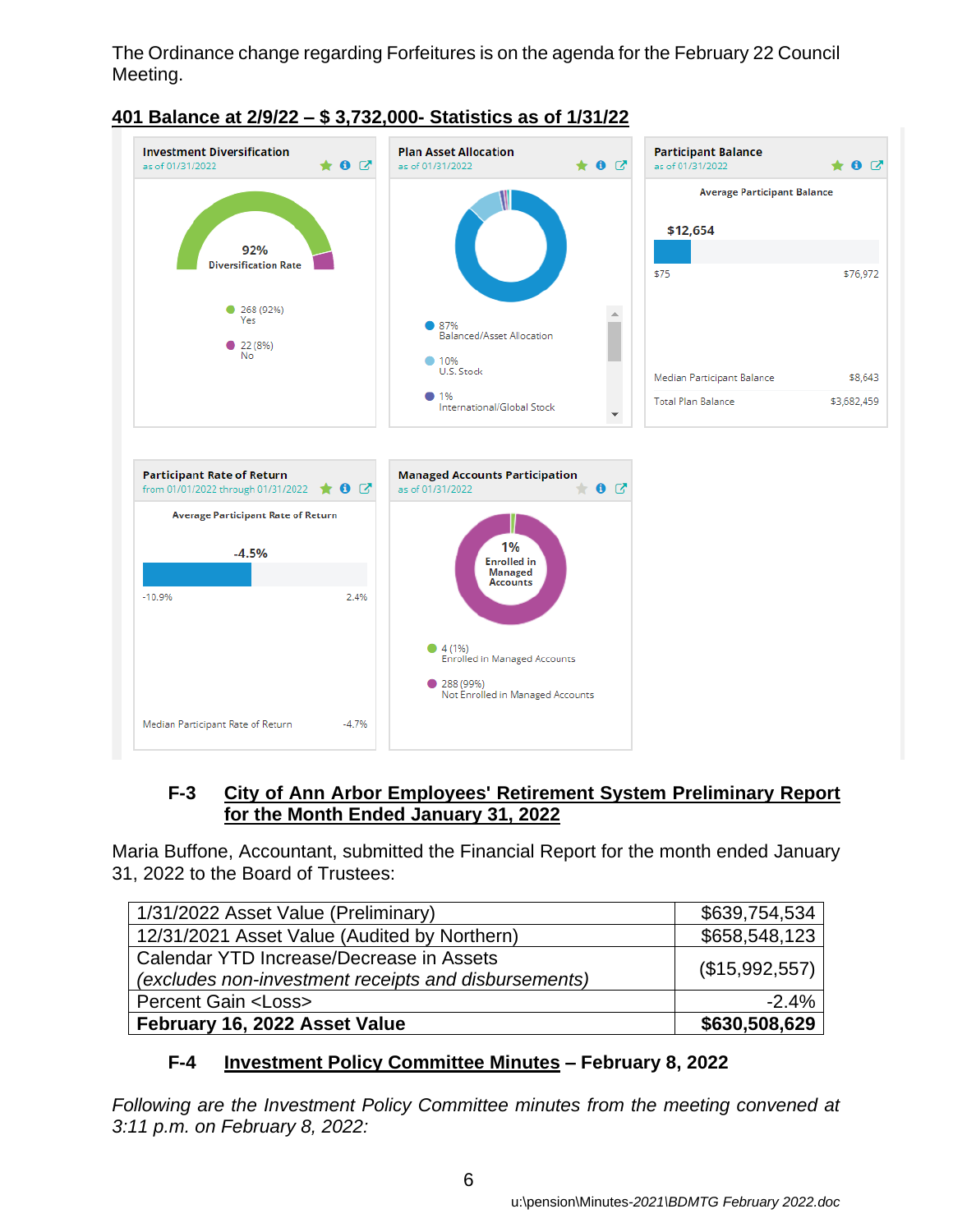| Member(s) Present:             | DiGiovanni, Flack(via TX, 3:45-4:16 p.m.), Hastie, Monroe,<br>Praschan |
|--------------------------------|------------------------------------------------------------------------|
| Member(s) Absent:              | None                                                                   |
| <b>Other Trustees Present:</b> | Grimes(via TX)                                                         |
| <b>Staff Present:</b>          | Buffone, Gustafson(via TX, 3:21 p.m. arrival), Hollabaugh, Orcutt      |
| <b>Others Present:</b>         | Henry Jaung(via TX), Meketa Investment Group                           |
|                                | John Harris(via TX), Meketa Investment Group                           |

#### *ECONOMIC AND MARKET UPDATE DATA AS OF DECEMBER 31, 2021*

*Mr. Jaung provided an economic update reviewing the market returns, sector returns, breakeven inflation, and the current impact of the pandemic.*

#### *EXECUTIVE SUMMARY*

*Mr. Jaung provided an executive summary of the Retirement System and VEBA. Domestic Equities and Real Estate had the highest absolute return in the trailing 1 year period, each returning 26%. Domestic equities built upon strong performance in 2020 (17%) return, while Real Estate was more of a recovery story from a muted 2020 (2% return). Emerging Market Equities had the highest relative return outperforming its benchmark by over 9% in the trailing 1 year period. DFA was the primary contributor outperforming the Emerging Market benchmark by 15%. International Equities had strong absolute and relative returns in 2021, returning 16%, outperforming the benchmark by 4.5%. Both WCM and Artisan outperformed their benchmarks by over 10%.*

#### *UPDATE ON NEW FUND COMMITMENTS*

*Private Equity – Mesirow Financial Private Equity Fund VIII*

- *Commitment amounts: \$10 million in ERS and \$3 million in VEBA*
- *Status: Fund contracts approved before second close month end January*
- *Funding: initial capital call of 28% of committed capital with an expected 10-15% of additional capital to be called over the duration of 2022. Funding will come existing PE distributions and overweight portfolio positions.*

*Infrastructure – J.P. Morgan Infrastructure Investments Fund*

- *Original commitment amounts: \$15 million in ERS and \$3 million in VEBA*
- *Additional commitment amounts: \$14 million in ERS and \$6 million in VEBA*
- *Status: Fund contracts approved*
- *Funding: First commitment amounts expected to be called in April 2022; source of funds will be from the sale of TIPS. Additional commitment amounts expected to be called in July 2022; source of funds will be from the sale of the R1000 index.*

*Real Estate – AEW Core Property Trust*

- *Additional commitment amounts: \$14 million in ERS and \$6 million in VEBA*
- *Status: Fund contracts approved*
- *Funding: Portion of the commitment amount to be called in April 2022 and the remainder of commitment to be called in July 2022. Sources of funds will be from sale of the R1000 index.*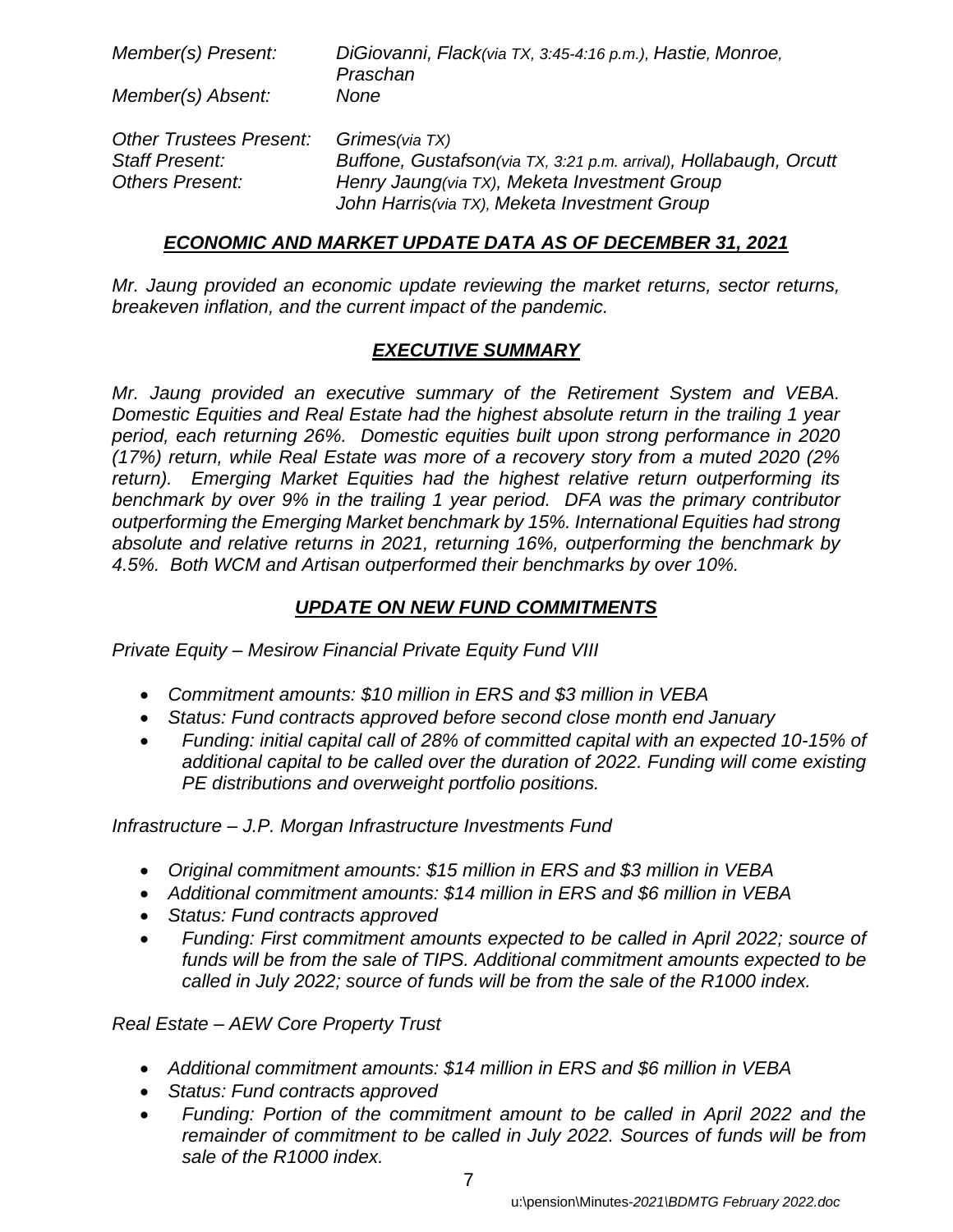#### *RETIREMENT SYSTEM*

*Act 314 Compliance Review: All investments are currently in compliance.*

*December 31, 2021 Performance Update: As of December 31, 2021, the balance of the Funds was \$659,055,698 for ERS. Fiscal Year to Date performance was 6.8% for ERS net of fees.* 

#### *VEBA*

*Act 314 Compliance Review: All investments are currently in compliance.*

*December 31, 2021 Performance Update: As of December 31, 2021, the balance of the Funds was \$259,788,105 for VEBA. Fiscal Year to Date performance was 6.4% for VEBA net of fees.* 

## *INDEX FEE NEGOTIATIONS*

*Meketa is having ongoing fee discussions Northern Trust and State Street Global Advisors on their proposed fees for the current index funds held in the plans. IR&M was also included in this discussion. The ERS receives favorable pricing from Northern Trust for their index funds due to the custody relationship with them. If a switch was made to lower fee index products at Northern Trust, there is a potential that some of those fee savings are offset by Northern Trust by raising the custody fee they charge. Meketa is having ongoing discussions with them on the potential impact of this switch and will be presenting a more thorough fee proposal at the March IPC meeting. Meketa presented potential fee savings on index products held in the ERS and VEBA as proposed by Northern Trust and IR&M.*

#### *UPDATE ON BOARD RETREAT TOPICS AND SPEAKER MISSIONSQUARE PLAN INVESTMENT REPORT REVIEW*

*Meketa is planning on discussing the following topics at the Board Retreat: 2022 Asset Allocation study, high level overview of the investment structure and a presentation by David Lebovitz, Global Market Strategist, J.P. Morgan Asset Management. Ms. Orcutt also informed the Committee that MissionSquare could also be present for a topic should the Board approve.*

## *MISSIONSQUARE PLAN INVESTMENT REPORT REVIEW*

*The Committee reviewed the quarterly report provide by MissionSquare. The Committee raised questions about certain funds that have underperformed. Ms. Orcutt will be following up with MissionSquare regarding the underperforming funds.*

## *ADJOURNMENT*

*It was moved by Monroe and seconded by DiGiovanni to adjourn the meeting at 4:44 p.m. Meeting adjourned at 4:44 p.m.*

## **F-5 Administrative Policy Committee Minutes – February 8, 2022**

*Following are the Administrative Policy Committee minutes from the meeting convened at 2:13 p.m. on February 8, 2022:*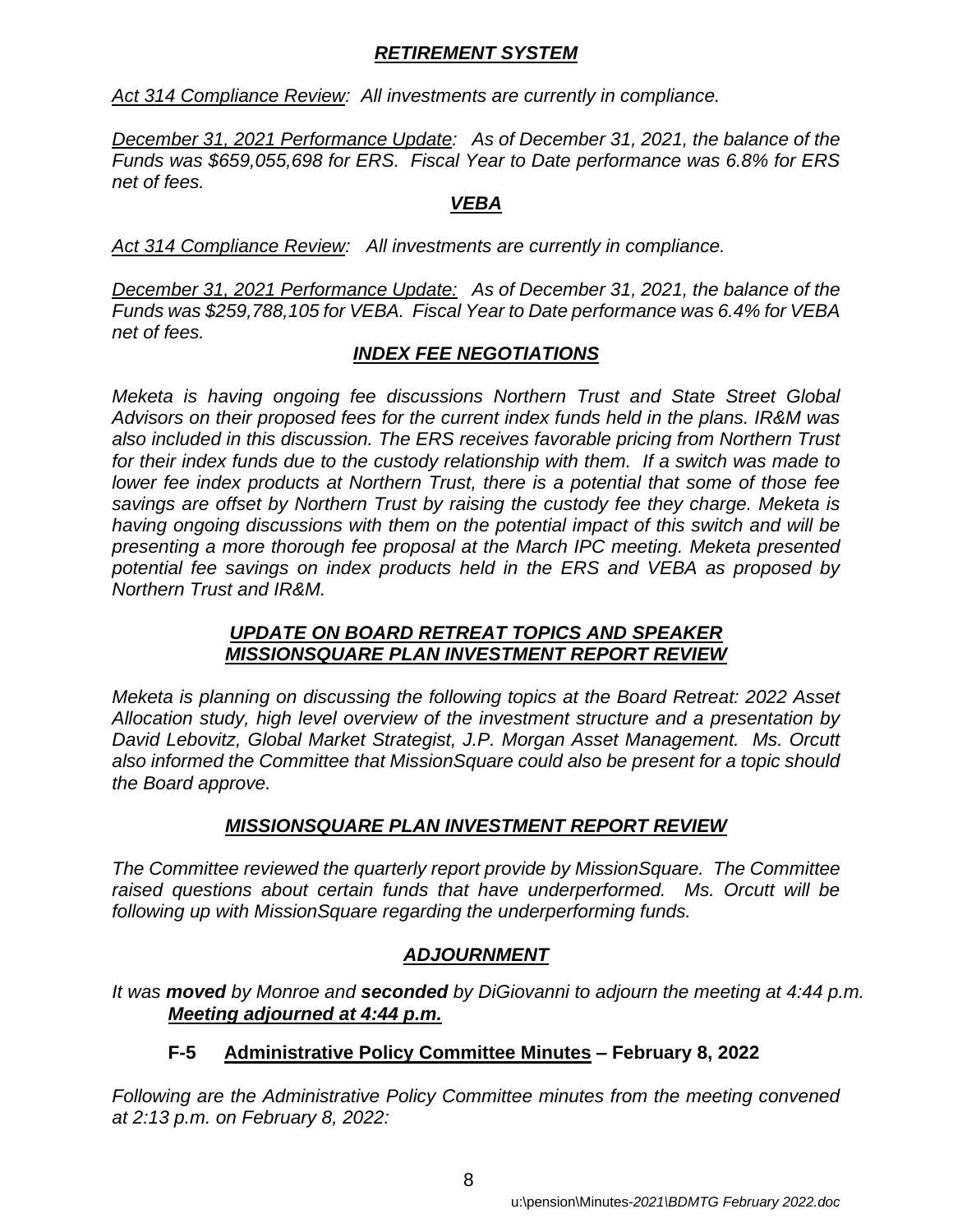*Members Absent: Lynch Other Trustees Present: Grimes(Via TX) Others Present: None*

*Committee Members Present: Monroe, Praschan, Schreier(Via TX) Staff Present: Buffone(Via TX), Gustafson(Via TX), Hollabaugh, Orcutt*

*The meeting was called to order without a quorum.* 

#### *RFP UPDATE*

*Responses to RFP questions were sent out by Staff Monday, February 8, 2022.*

#### *CYBER SECURITY FOLLOW UP*

*Ms. Orcutt and Ms. Grimes informed the Committee that the cyber security disclosures have been reviewed and that there is nothing of concern. This process will continue to be done annually.*

#### *MISSIONSQUARE UPDATES*

*Forfeiture Language to Council: The updated language will be presented at the February 22 City Council meeting. Language including the revenue ruling number from the internal code has been added. Ms. Orcutt will be attending the City Council meeting virtually to comment or answer any questions that may arise.*

*457 Contribution Issues: Ms. Orcutt informed the Committee of two recent issues where employees have made changes to their deferral amounts and there were misunderstandings on both the timing of when deferral changes take effect as well as the amount of deferral (annual vs per pay period). In both instances payroll had to reissue a check and rerun all related reports to rectify the situation. Staff is working with HR, payroll and MissionSquare to ensure a better process is in place. Several suggestions are being considered and will be discussed at upcoming APC meetings.* 

*A2 News Items – Pre-Retirement Catch Up & Gina John Departure: Staff will be sending out updates regarding Gina John's departure as well as a reminder of the Pre-Retirement Catch up process.*

*Board Retreat Topics – Technology Transition for Plan Sponsor & Participants: Ray Fortin is available to provide an update regarding the new MissionSquare website transition. The Committee agreed that it may be beneficial to have MissionSquare present at the Retreat. Ms. Orcutt will confirm with the Board.*

## *TEMP TO PERM BUY BACK LANGUAGE*

*Ms. Orcutt informed the Board of a recent finding of employee job code usage. A temp employee was coded as "intern" and was interested in purchasing buy-back time however the Ordinance language excludes time worked as in intern. Ms. Orcutt and Ms. Buffone met with HR for clarification. It was confirmed by the City that the employee was in fact an intern but hired in at a different level in the fall therefore the employee will be eligible to purchase a short period of the time. HR will be conducting an audit for employees with this coding to ensure job titles are being assigned appropriately.*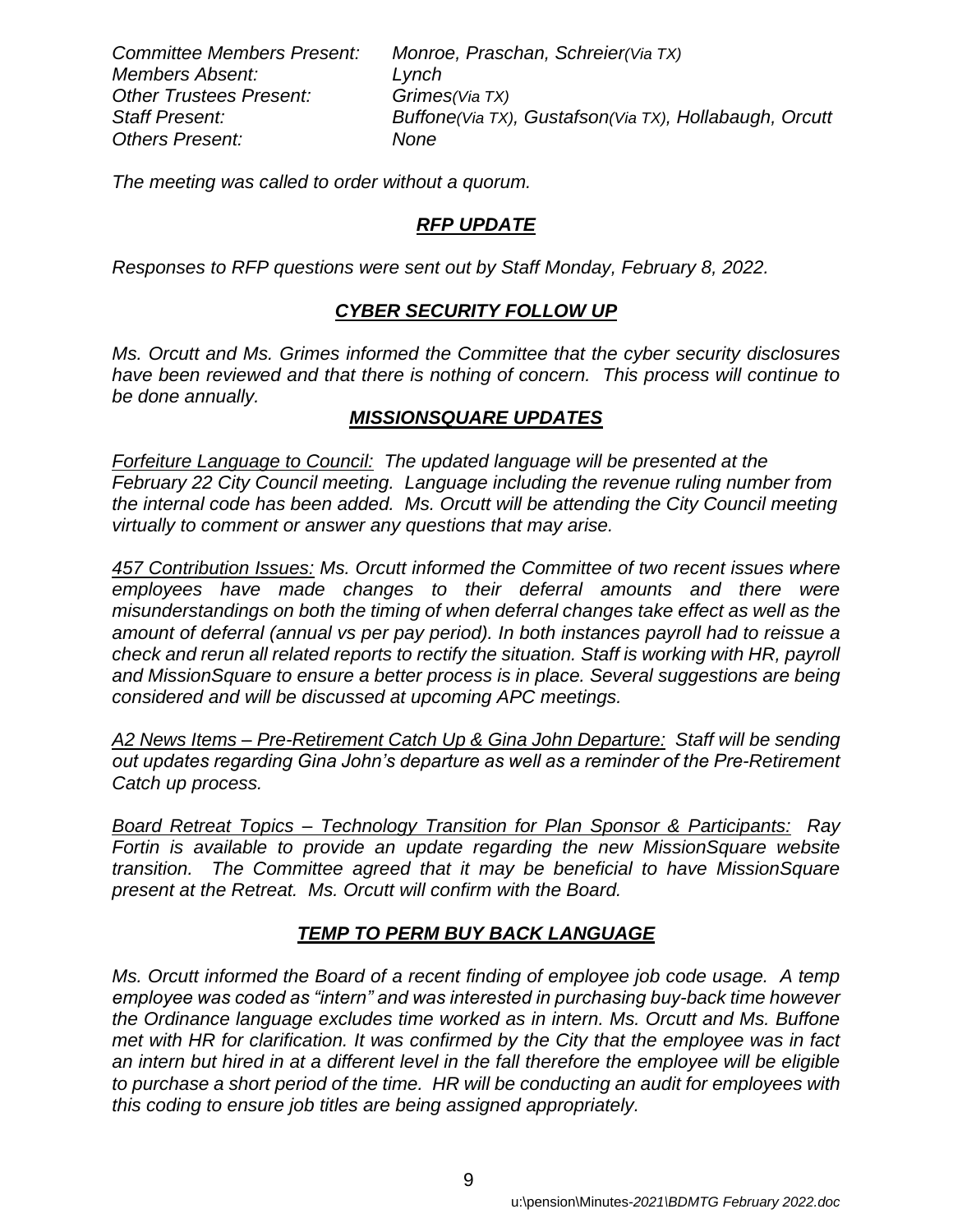## *LABOR CONTRACT LANGUAGE*

*FAC language continues to be incorrect on labor contracts despite Ms. Orcutt trying with the City to get these revised. The committee would like to follow up on this topic with Michael VanOverbeke.*

#### *FIDUCIARY LIABILITY INSURANCE POLICY*

*Ms. Orcutt provided a copy of the policy and informed the Committee that MissionSquare was not included on the fiduciary liability insurance policy because they are considered a TPA. Mr. Schreier noted that most parties who handle funds are bonded as a requirement. Ms. Orcutt will discuss further with legal.*

## *MARCH APC DATE/TIME*

*The Committee reviewed schedules and agreed to schedule the next APC meeting for March 15, 2022 at 3:00 PM.*

## *ADJOURNMENT*

*The meeting was adjourned due to lack of quorum at 2:52 p.m. Meeting adjourned at 2:52 p.m.*

#### **F-6 Audit Committee Minutes** *–* **None**

#### **F-7 Legal Report**

Mr. VanOverbeke informed the Board that the State pension tax has been a recent topic for the State and may be removed in 2023.

#### **G. INFORMATION** *(Received & Filed)*

- **G-1 Communications Memorandum**
- **G-2 March Planning Calendar**
- **G-3 Record of Paid Invoices**

| <b>PAYEE</b>       | <b>AMOUNT</b> | <b>DESCRIPTION</b>                                                             |
|--------------------|---------------|--------------------------------------------------------------------------------|
| 1 Allstar Alarm    |               | \$156.00 Fire alarm monitoring 2/1/2022-4/30/2022                              |
| 2 American Express |               | \$1,026.39 Kroger(office/meeting supplies), SJ Cleaning & Weber's(retreat fee) |
| 3 Applied Imaging  |               | \$37.48 Printing Service 1/2022                                                |
| 4 Arbor Inspection |               | \$6,212.00 Fire sprinkler backflow device replacement                          |
| 5 Laura Hollabaugh |               | \$129.27 DTE reimbursement for electric 12/14/2021-1/12/2022                   |
| 6 Laura Hollabaugh |               | \$113.74 DTE reimbursement for gas 12/14/2021-1/12/2022                        |
| 7 IRM              |               | \$3,766.76 Investment manager fee Q2 2021                                      |
| 8 Loomis Sayles    |               | \$37,136.71 Investment manager fee Q2 2021                                     |
| 9 Staples          |               | \$124.99 Office drop box                                                       |
| 10 Staples         |               | \$86.62 Miscellaneous office supplies                                          |
| 11 Meketa          |               | \$10,000.00 Investment consultant fee 1/2022                                   |
| Total              | \$58,789.96   |                                                                                |

#### The following invoices have been paid since the last Board meeting.